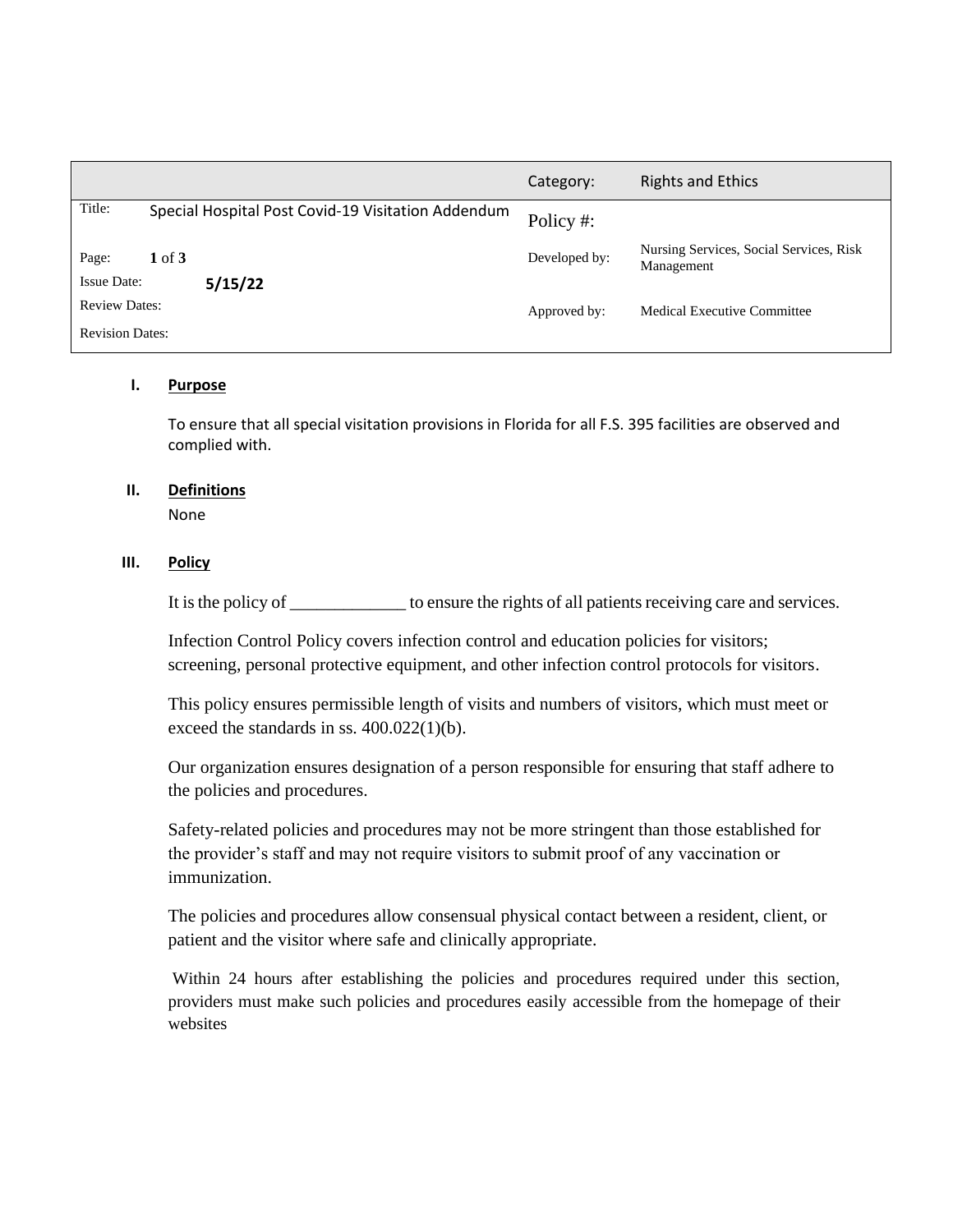|                               |                                                    | Category:     | <b>Rights and Ethics</b>                              |
|-------------------------------|----------------------------------------------------|---------------|-------------------------------------------------------|
| Title:                        | Special Hospital Post Covid-19 Visitation Addendum | Policy #:     |                                                       |
| Page:                         | $2$ of $3$                                         | Developed by: | Nursing Services, Social Services, Risk<br>Management |
| <b>Issue Date:</b><br>5/15/22 |                                                    |               |                                                       |
| <b>Review Dates:</b>          |                                                    | Approved by:  | Medical Executive Committee                           |
| <b>Revision Dates:</b>        |                                                    |               |                                                       |

#### **IV. Procedure**

With a physician order and where applicable, the above and following will always be observed:

Essential caregiver: A resident, client, or patient may designate a visitor who is a family member, friend, guardian, or other individual as an essential caregiver. The provider must allow in-person visitation by the essential caregiver for at least 2 hours daily in addition to any other visitation authorized by the provider. This section does not require an essential caregiver to provide necessary care to a resident, client, or patient of a provider, and providers may not require an essential caregiver to provide such care.

- o The Intake Specialist shall inform the patient/support person/legal representative of the patient's visitation right.
- o The patient/support person/legal representative shall acknowledge understanding of the visitation by signing the Patient's Acknowledgement form.
- $\circ$  In the event the patient is unable to sign the acknowledgement and there is not legal representative/support person present, the Intake Specialist shall notify the admitting nurse.
- o Once the patient is determined to be in an improved state or the legal representative/support person is available, the unit nurse shall explain the patient visitation right and obtain a signature as evidence of understanding.
- o The Intake Specialist shall document the identity of a Support Person/legal representative selected by a patient shall be recorded on the intake assessment form.
- o The policies and procedures may require a visitor to agree in writing to follow the provider's policies and procedures. A provider may suspend in-person visitation of a specific visitor if the visitor violates the provider's policies and procedures.